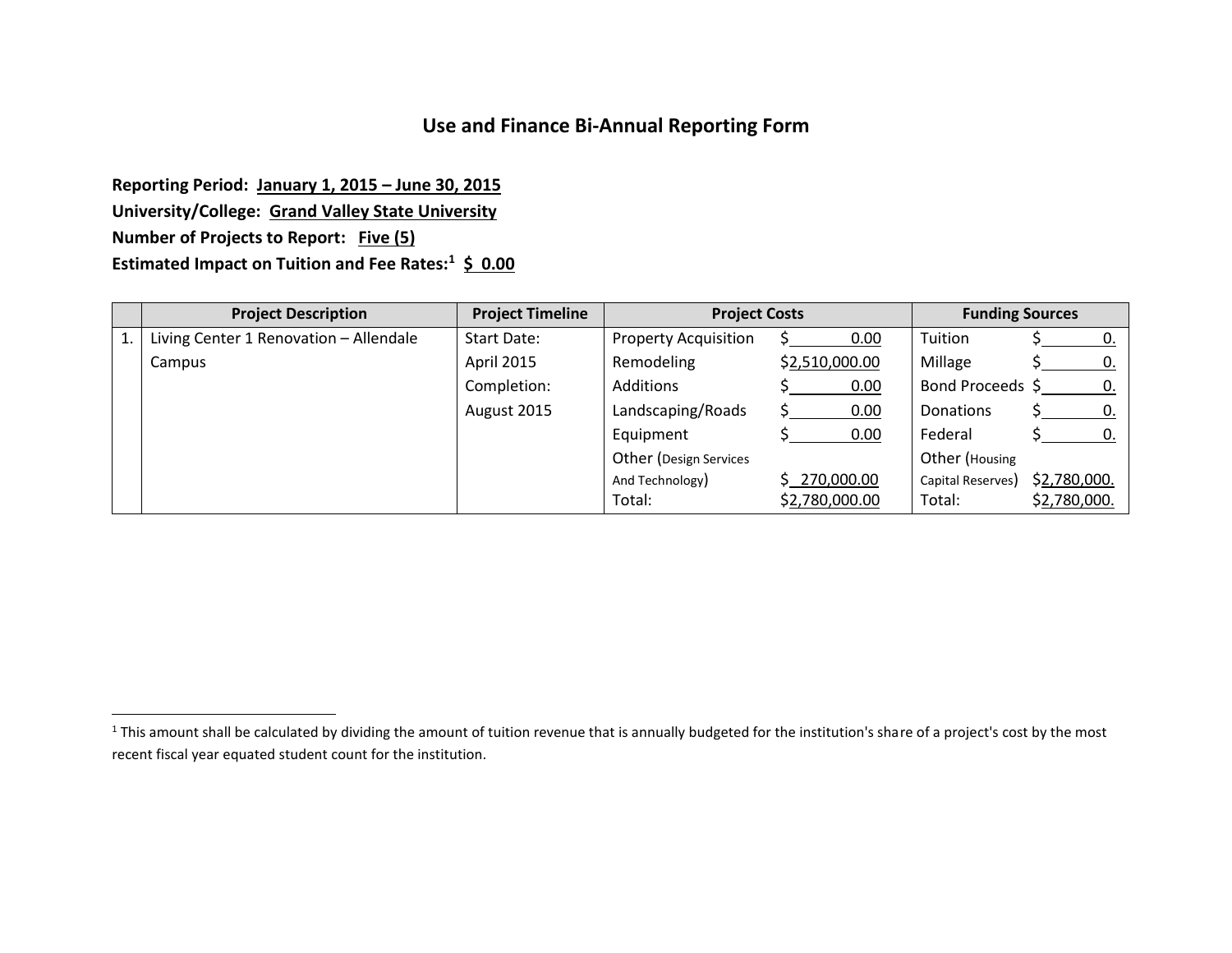## **Use and Finance Bi-Annual Reporting Form**

**Reporting Period: January 1, 2015 – June 30, 2015**

**University/College: Grand Valley State University**

**Number of Projects to Report: Five (5)**

 $\overline{a}$ 

**Estimated Impact on Tuition and Fee Rates:<sup>1</sup> \$ 0.00**

|   | <b>Project Description</b>         | <b>Project Timeline</b> | <b>Project Costs</b>        |                 | <b>Funding Sources</b>              |              |
|---|------------------------------------|-------------------------|-----------------------------|-----------------|-------------------------------------|--------------|
| 2 | Housing 2016 - Allendale Campus    | Start Date:             | <b>Property Acquisition</b> | 0.00            | Tuition                             | 0.           |
|   |                                    | April 2015              | New Construction            | \$31,536,000.00 | Millage                             | 0.           |
|   |                                    | Completion:             | Additions                   | 0.00            | Bond Proceeds \$30,000,000          |              |
|   |                                    | August 2016             | Landscaping/Roads           | 648,000.00      | <b>Donations</b>                    | 0.           |
|   |                                    |                         | Equipment                   | \$1,880,000.00  | Federal                             | 0.           |
|   |                                    |                         | Other (Design Services      |                 | Other (Campus                       |              |
|   |                                    |                         | And Technology)             | \$2,936,000.00  | Development and                     |              |
|   |                                    |                         |                             |                 | <b>Housing Capital</b><br>Reserves) | \$7,000,000  |
|   |                                    |                         | Total:                      | \$37,000,000.00 | Total:                              | \$37,000,000 |
| 3 | Arena Roof Replacement - Allendale | <b>Start Date:</b>      | <b>Property Acquisition</b> | 0.00            | Tuition                             | 0.           |
|   | Campus                             | April 2015              | Remodeling                  | \$1,050,500.00  | Millage                             | 0.           |
|   |                                    | Completion:             | Additions                   | 0.00            | Bond Proceeds \$                    | 0.           |
|   |                                    | August 2016             | Landscaping/Roads           | 0.00            | <b>Donations</b>                    | 0.           |
|   |                                    |                         | Equipment                   | 0.00            | Federal                             | 0.           |
|   |                                    |                         | Other (Design Services      |                 | Other (Campus Maintenance           |              |
|   |                                    |                         | And Technology)             | 49,500.00       | Fund)                               | \$1,100,000  |
|   |                                    |                         | Total:                      | \$1,100,000.00  | Total:                              | \$1,100,000  |

<sup>&</sup>lt;sup>1</sup> This amount shall be calculated by dividing the amount of tuition revenue that is annually budgeted for the institution's share of a project's cost by the most recent fiscal year equated student count for the institution.